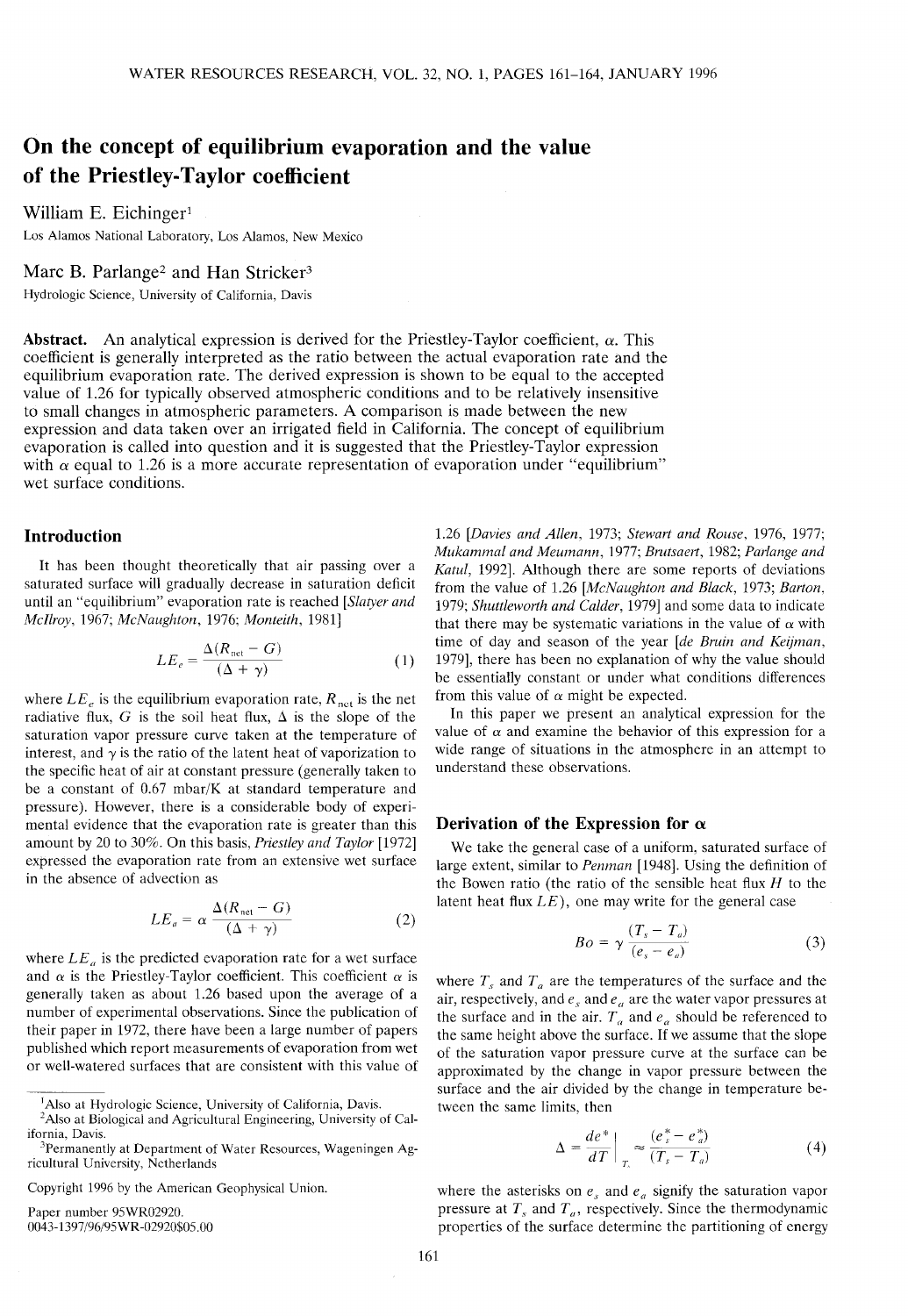

**Figure 1.** Plot of the predicted value of the Priestley-Taylor parameter  $\alpha$  for various surface and air temperatures and relative humidity of (a)  $77\%$  (typical over oceans) and (b)  $45\%$ (typical for land surfaces). The cross-hatched areas are those values of temperature for which  $\alpha$  is within about 5% of the "accepted" value. Note that these areas contain the bulk of the temperatures that one would normally find in the atmosphere for those humidities.

between sensible and latent heats, the slope of the saturation vapor pressure should be evaluated there. It should be noted that this approximation of the slope of the saturation vapor pressure curve is not exact, as was shown by *Milly* [1991]. However, as long as the temperature difference is not large, the slope of the saturation vapor pressure curve evaluated with *T<sup>s</sup>* and  $T_a$  will be closely approximated (within 4%) for most situations by (4). With substitution of (4) into (3), one obtains

$$
Bo = \frac{\gamma}{\Delta} \left[ 1 - \frac{(e_a^* - e_a)}{(e_s^* - e_a)} \right]
$$
 (5)

It should be noted that the only assumptions made so far include sufficient upwind fetch, a uniform, saturated surface, and the ability to approximate the slope of the saturation vapor pressure curve with the ambient temperatures and water vapor concentrations. It is at this point that *Penman* [1948] and later *Monteith* [1965] developed empirical expressions to deal with the second part of (5). These empirical expressions incorporate wind velocity and, in the case of a less than saturated land surface, surface resistances. Equation (5) is a prediction for the partitioning of energy between latent and sensible heat fluxes that is based upon the thermodynamics of the process.

The expression in (5) should be compared to the Priestley-Taylor expression for the Bowen ratio

$$
Bo = \frac{1 - \alpha [\Delta/(\Delta + \gamma)]}{\alpha [\Delta/(\Delta + \gamma)]}
$$
(6)

The comparison of (5) and (6) yields an expression for the Priestley-Taylor parameter,

$$
\alpha = \frac{1 + [\gamma C/(\Delta + \gamma)]}{1 - [\gamma C/(\Delta + \gamma)]^2}
$$
(7)

where

$$
C = \frac{(e_a^* - e_a)}{(e_s^* - e_a)}\tag{8}
$$

An examination of (7) shows the insensitivity of the value of  $\alpha$  to changes in atmospheric conditions. Given that the experimentally determined value of  $\alpha$  is about 1.26, the squared term in the denominator will be small, about 0.05, leaving the denominator relatively constant and near the value of 1. Thus the bulk of the variation in  $\alpha$  must come from the second part of the numerator of (7), which is insensitive to small changes in temperature or humidity. Figures la and Ib are plots of the values of  $\alpha$  for various surface and air temperatures for relative humidity (RH) of 77% (typical for oceans) and 45% (typical for a semiarid land surface). While there are variations in the values, the value of  $\alpha$  for most commonly encountered situations is about 1.26. For example, in the 77% RH case, the calculated value of  $\alpha$  is within 5% of 1.26 for a range of temperatures in which the air temperature over the surface is about 0.75° to 2.75°C less than the surface temperature. Under normal conditions in the tropical oceans, the air temperature is from 0.9 to 1.5°C cooler than the ocean surface. Similarly, for the 45% RH case the calculated value for  $\alpha$  is within 5% of 1.26 for situations where the air temperature is between 2° and 7.5°C less than the surface temperature. This again is within normal temperature variations over land surfaces based upon measurements made about 1 m above the surface. For wellwatered surfaces in arid climates, a stable atmospheric stability condition often develops in which the surface temperature is less than that of the ambient air. Under such circumstances, (7) and (8) will predict the correct value for  $\alpha$ , but the values will be greater than 1.26. Significant deviation from 1.26 should be expected for situations such as this which are far from equilibrium. The point is that for conditions that are commonly encountered, the value of  $\alpha$  is near 1.26 especially over the ocean with its long fetch over a saturated surface. There are clearly situations in which the value may depart significantly from 1.26, but they are the exception.

For completeness, a form of the equation for  $\alpha$  may be written for the case when the surface is not saturated. For this case, (7) remains the same, with *C* now expressed as

$$
C = \frac{(1 - RH_a)e_a^* - (1 - RH_s)e_s^*}{(RH_s e_s^* - e_a)}
$$
(9)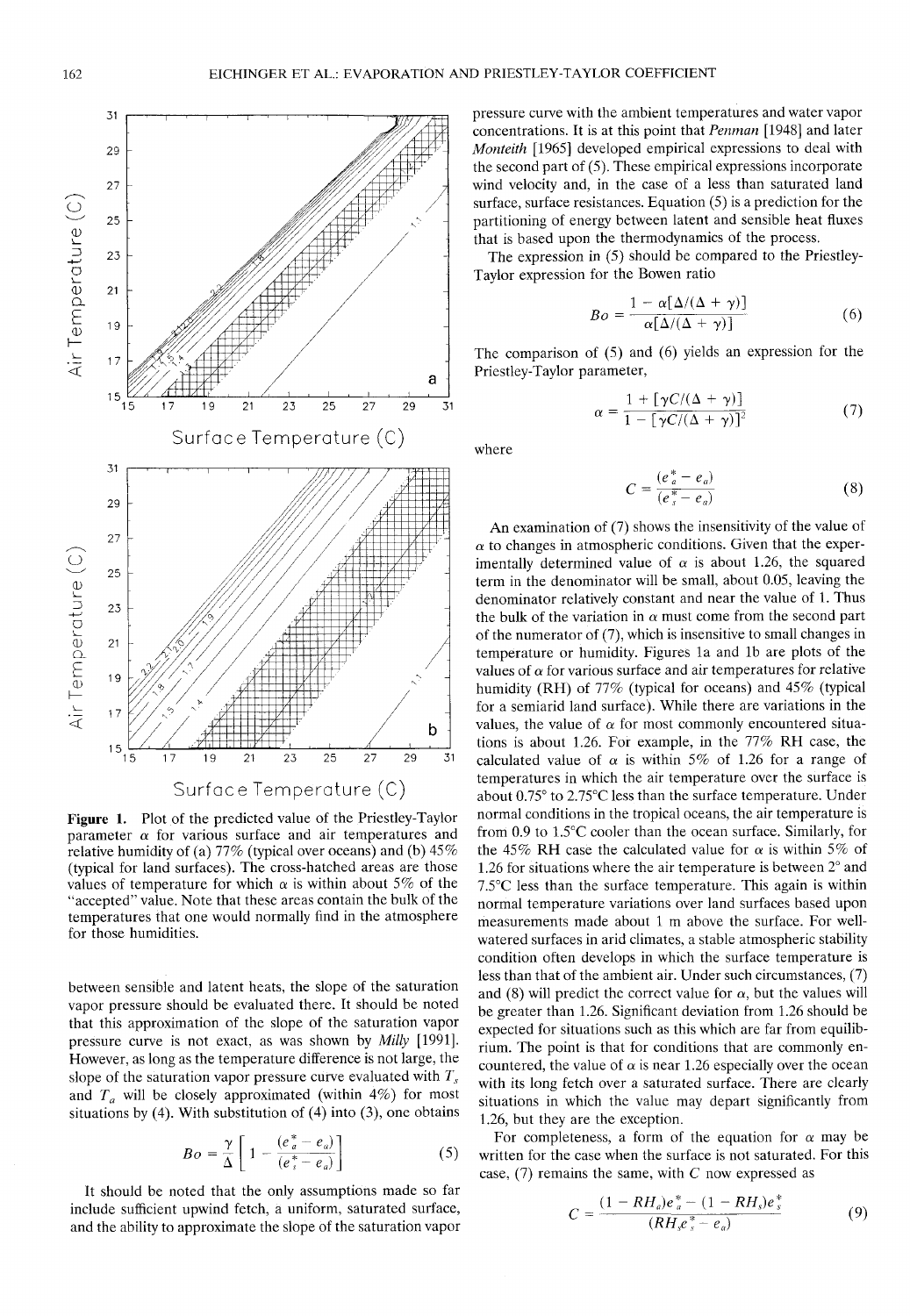**CM** E

600

500

 $Slope = 0.99$ Intercept =  $-19 W/m^2$ 

where  $RH_s$  and  $RH_a$  are the relative humidity of the surface and the air respectively. Note that in the case of a saturated surface the expression reduces to (8). For a nonsaturated surface the right side of the numerator in (9) acts to reduce the magnitude of C, thus reducing the magnitude of  $\alpha$  and thus reducing the magnitude of the latent energy flux with respect to the sensible heat flux. In the limit of a hot, arid surface, *C* can be negative, and thus  $\alpha$  can be less than 1.0. This is in contrast to the normal reasoning that a cannot be less than 1 *[Priestley and Taylor, 1972]*. Indeed, that  $\alpha$  is less than 1 is indicative of a relatively hot, dry surface.

### **Comparison With Data**

An examination of data obtained at the Campbell tract at the University of California, Davis, was undertaken to study this formulation of the Priestley-Taylor  $\alpha$ . The data and field measurements are described in detail by *Katul and Parlange* [1992]. The evaporation rate was examined for an irrigated bare soil surface for the 2 days following several irrigations. Evaporative fluxes, soil and air temperatures, soil heat flux, net radiation, horizontal wind speed, and relative humidity were measured over 20-min averages for those days. With the exception of wind speed at 2 m and soil heat flux, measurements were made at a height of 0.8 m. Irrigation was conducted for 4 to 5 hours on the night before the measurement period in order to sufficiently saturate the surface. All the available data from days 257, 258, 271, 272, 279, 280, 286, 287, and 297 of 1990 were used in the analysis. Predictions based upon (2) and (7) were made using surface and air measurements, as well as net radiation and soil heat flux measurements, and compared to the evaporation measured with a weighing lysimeter.

Figure 2 is a presentation of the evaporative flux comparison based on this analysis. Typically, the  $\alpha$  values centered around 1.26, with an increase in the afternoon to a maximum of about 1.5. The slope of the regression line (0.99  $\pm$  0.02) and the correlation coefficient ( $r^2 = 0.88$ ) indicate a good fit of predicted evaporation versus measured evaporation. The average error of the estimate differs from the measured by about 52  $W/m<sup>2</sup>$ ; this is of the order of the estimated lysimeter uncertainty *[Katul and Parlange,* 1992].

#### **Discussion**

Since atmospheric processes act to maintain air temperatures and relative humidities such that  $\alpha$  remains near 1.26 over saturated surfaces, this, rather than  $\alpha$  equal to 1.0, should be considered the "equilibrium" wet surface evaporation value. The value of  $\alpha$  equal to 1.0 over a saturated surface requires that the air also be saturated, a condition that is rarely found in nature. In fact, the atmosphere is not in an "equilibrium" state when  $\alpha = 1.0$ , since it implies an artificially closed top atmospheric boundary layer (ABL). *Brutsaert* [1982, p. 220] notes that "conditions in the sense of *Slatyer and McIlroy* ( $\alpha$  = 1.0) hardly ever occur" and concludes that mixing in the ABL is the cause of the evaporation in excess of that predicted by (1). Both *Slatyer and Mcllroy* [1961] and *McNaughton* [1976] used a "lidded" ABL model, and the equilibrium evaporation condition reached, for wet surfaces, was saturation of the air, with a corresponding evaporation rate given by (1). The "excess" evaporation is due to the vertical transport of heat and water vapor, which incorporates entrainment of relatively drier free atmosphere air at the top of the ABL. *De Bruin* [1983]



**Figure** 2. A plot of the predictions for evaporation based upon (7) and  $(2)$  versus the lysimeter-measured evaporation over an irrigated, bare soil field. Five irrigations were carried out in 1990. The data includes the 2 days following each irrigation (except the last for which no data were available). The average error in the estimate is 52  $W/m^2$ .

developed a model including entrainment at the top of the boundary layer and obtained values for  $\alpha$  near 1.26. That heat and water vapor are transported through this boundary and higher up into the troposphere precludes the existence of saturated atmospheric equilibrium conditions. Note that over the tropical Pacific Ocean, with 1000 km of fetch, a saturated atmosphere is never reached.

## **Conclusion**

An analytical expression for the value of the Priestley-Taylor "constant"  $\alpha$  has been presented. This expression can be used to obtain the typically observed value of this parameter (1.26) for wet surfaces. The fact that there is a relatively narrow range of existing Earth-atmospheric conditions leads to a nearly constant  $\alpha$  value for most wet surfaces observed on the Earth. It is suggested that the real "equilibrium" wet surface evaporation is defined by the Priestley-Taylor model.

**Acknowledgments.** This work was performed as part of and funded by the DOE GEONET program, the INCOR Program, the California State Salinity Drainage Task Force, Water Resources Center, the USGS-USDI, and the National Science Foundation. The thoughtful comments of three anonymous reviewers are greatly appreciated. The assistance of many individuals in these programs is gratefully acknowledged. Our colleagues Gabriel Katul and Mike Mata helped obtain the meteorological data and are gratefully acknowledged.

#### **References**

- Barton, I. J., A parameterization of the evaporation from a nonsaturated surface, *J. Appl. Meteorol., 18,* 43-47, 1979.
- Brutsaert, W., *Evaporation Into the Atmosphere,* D. Reidel, Norwell, Mass., 1982.
- Davies, J. A., and C. D. Alien, Equilibrium, potential, and actual evaporation from cropped surfaces in southern Ontario, /. *Appl Meteorol., 12,* 649-657, 1973.
- de Bruin, H. A. R., A model for the Priestley-Taylor parameter  $\alpha$ , *J. Clim. Appl. Meteorol., 22,* 572-578, 1983.